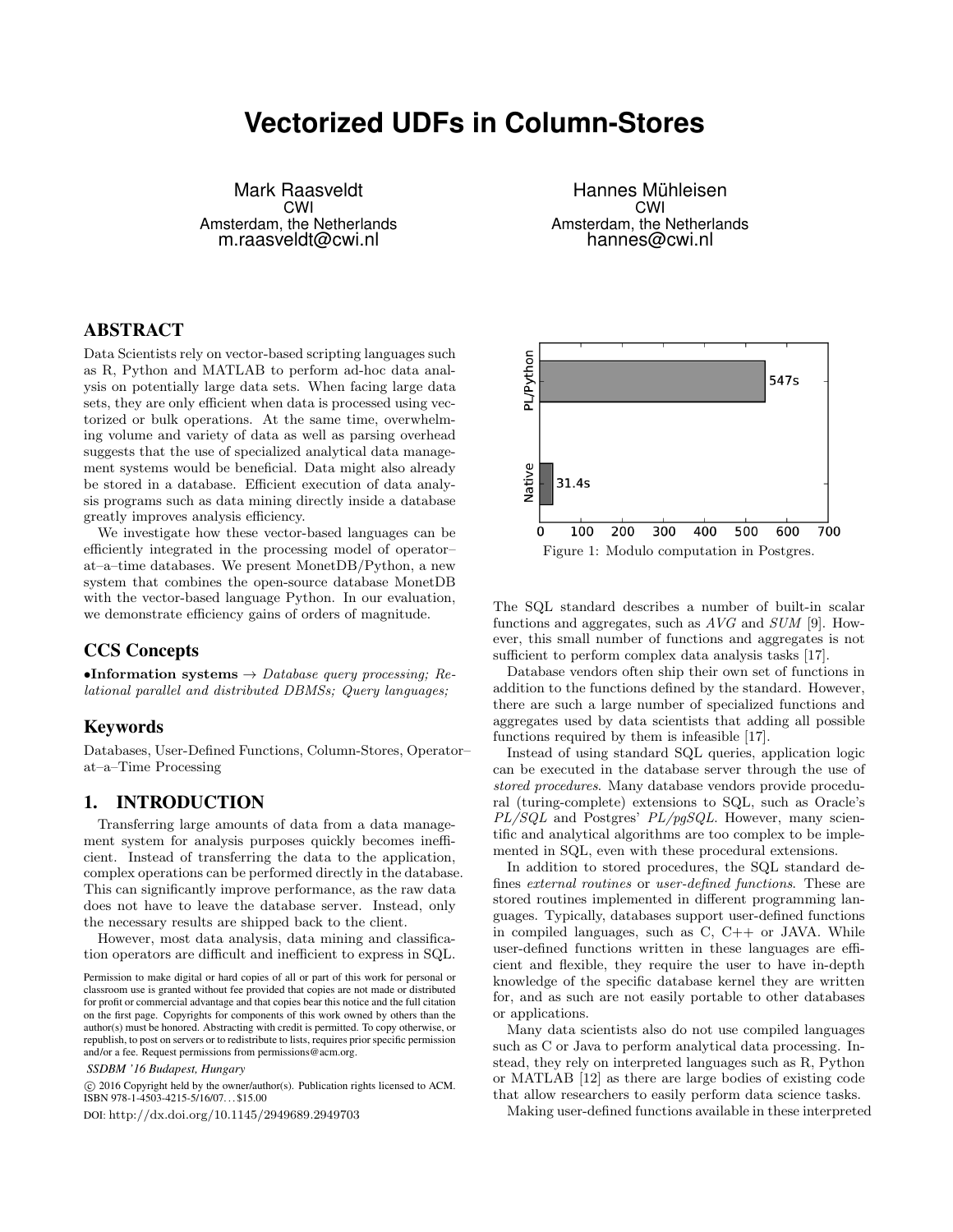languages solves the above issues. By converting the data from the unique representation used by the database to a standard representation in an interpreted language, the user does not require in-depth knowledge of the database kernel to write these functions. And as these languages are interpreted, they do not need to be compiled and linked against the database server.

However, there are several issues that must be solved to efficiently use these vector-based languages as user-defined functions. If we were to simply use them as a one–to–one replacement for compiled languages such as C or Java the functions will have very poor performance. While compiled languages are very efficient when operating on individual elements, these interpreted languages are not. In interpreted languages actions that are normally performed while compiling, such as type checking, are performed at run-time. This interpreter overhead is performed before every operation, even before simple operations such as addition or multiplication. For many of these operations, this overhead dominates the actual cost of the operation. As a result, operations performed on individual elements are very inefficient.

This issue is demonstrated in Figure 1, where we compute the modulo of 1 GB of integers using both Postgres' built-in modulo function and a Python UDF in Postgres. We can see that the interpreter overhead results in the Python UDF taking much longer to perform the exact same operation.

Instead, these interpreted languages rely on vectorized operations for efficiency. Rather than operating on individual values, these operations process arrays directly. When using these vectorized operations the interpreter overhead is only incurred once for every array, rather than once for every value. By using vectorized operations they can process data as efficiently as compiled languages. However, we can only use these vectorized operations if we have access to chunks of the data at the same time. This does not fit into the way user-defined functions are typically processed in databases. Rather than processing one row at a time, they have to process multiple rows or even entire tables at the same time to operate efficiently.

In this paper, we investigate how vector-based languages can be efficiently integrated into the processing model of a database. We present our system, MonetDB/Python. In this system, we combine the open-source database system MonetDB with the interpreted language Python in an efficient way. We show how Python UDFs can be as efficient as UDFs in compiled languages, without any of the pitfalls that make compiled language UDFs hard to use.

MonetDB/Python is open-source. The source code is freely available online in the official MonetDB source code reposi- $\mathrm{tory}\ ^{1}.$ 

Contributions. The main contributions of this paper are as follows.

- We demonstrate that naively executing vector-based languages in a non-vectorized fashion is detrimental to performance.
- We discuss how vector-based languages can be integrated into various database processing engines, and how various database architectures influence the performance of user-defined functions in vector-based languages.
- We describe our system, MonetDB/Python, that efficiently integrates vectorized user-defined functions into the column-store operator–at–a–time database MonetDB. We describe how these user-defined functions fit into the processing model of the database, and show how these functions can be automatically parallelized by the query execution engine of the database server.
- We compare the performance of our implementation with in-database processing solutions of alternative opensource database systems, and demonstrate the efficiency of vectorized user-defined functions. We show that vectorized user-defined functions in interpreted languages can be as fast as user-defined functions written in compiled languages, without requiring any indepth knowledge of database kernels and without needing to compile and link them to the database server.

Outline. The paper is organized as follows. In Section 2, we review different types of user-defined functions and the influence of database architectures on user-defined functions. In Section 3, we present a brief background of both systems used. In Section 4, we present our system, MonetDB/Python.In Section 5, we show the results of a set of benchmarks that compare the performance Monet-DB/Python functions against user-defined functions in different languages and different databases. In Section 6, we present related work. In Section 7, we describe how our work could be applied to other databases. Finally, in Section 8, we draw conclusions and discuss future work.

## 2. BACKGROUND

While all user-defined functions avoid unnecessary data transfer from the database to the client, the flexibility, ease of use and performance of these user-defined functions varies greatly. In this section we will give a brief overview of the different types of user-defined functions. In addition, we will give an overview of various different database architectures, and how these differences influence the performance and capabilities of user-defined functions.

## 2.1 Types of User-Defined Functions

User-defined functions can be used for a variety of different purposes, but what all user-defined functions have in common is that they interact with the data in the database in some fashion. They take data from the database as input, process that data and then output the processed data. The processed data can then be stored in the database or used in subsequent queries. UDFs differ in how many input values they can process at a time, how many input columns they can handle, and how many columns or rows they can output.

User-Defined Scalar Functions are  $n-to-n$  operations that operate on an arbitrary number of input columns and output a single column. These functions can be used in the SELECT and WHERE statements of a SQL query. An example of a scalar user-defined function is the multiplication of two columns  $i * j$ .

User-Defined Aggregate Functions are n-to-g operations that perform some aggregation on the input columns, possibly over a number of groups with the GROUP BY statement. An example of an aggregate user-defined function is the MAX function, that returns the maximum of all the values in a column.

<sup>1</sup>https://dev.monetdb.org/hg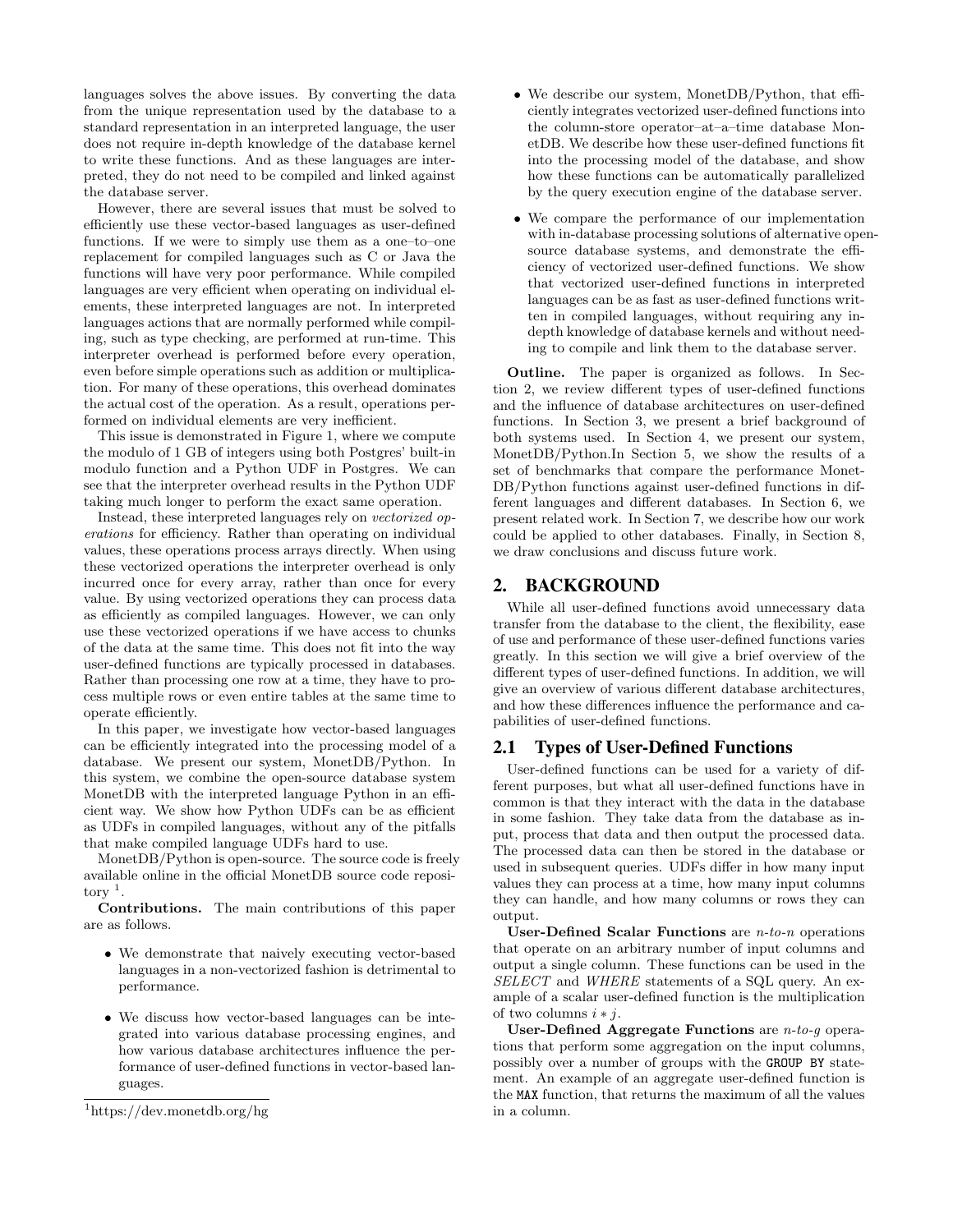User-Defined Table Functions are operations that do not return a single column, but rather return an entire table with an arbitrary number of columns. The possible input of table creating functions vary depending on the database. Certain databases only support the input of scalar values, whereas others support the input of an arbitrary amount of columns.

## 2.2 Physical Database Storage

The physical layout of the database influences the way in which the database can load and process data, and can significantly influence the performance of the database system when the user-defined function only uses a small amount of the input columns. The different physical layouts of database systems are shown in Figure 2.

Row Storage Databases fragment tables horizontally. In this storage model, the data of a single tuple is tightly packed. The main advantage of this approach is that updates to individual tuples are very efficient, as the data for a single tuple is tightly packed at a single location. However, columns cannot be loaded individually from disk because the values of a single column are surrounded by the values of the other columns.

As row-stores can only load entire tables, unused columns will affect query performance. When a query only operates on a subset of the columns of a table, the entire table must be loaded. This is especially relevant for analytical functions that only touch a few columns in large tables with hundreds or even thousands of columns.

Column Storage Databases fragment tables vertically. In this storage model, the data of the individual columns is tightly packed. The main advantage of this approach is that columns can be loaded and used individually, which means we do not need to load in any unused columns. However, operations on individual tuples are inefficient because they are spread across the different columns.

## 2.3 Database Processing Model

The processing model of the database heavily influences the design and performance of the user-defined functions, as the processing model defines how the data is transferred between the database and the user-defined function. The processing model is closely related to the physical storage of the database.

Tuple-at-a-Time Processing is the standard processing model used by most row-oriented databases. In this processing model, the individual rows of the database are processed one by one from the start of the query to the end of the query.

User-defined functions in tuple–at–a–time databases typically follow this processing model. As input, they receive a single row and process this row, then output the processed row again.

This approach lends itself well to user-defined scalar functions, but has to be adapted for user-defined aggregate functions. As aggregate functions depend on the values of the entire column, rather than only on the values of a single row.

User-defined aggregate functions have to either be computed incrementally, or the data from the relevant columns has to be gathered at a single location. Incremental computation is only possible for simple aggregates such as the MAX function. For more complex aggregates, such as the ME-DIAN, the database must first iterate over the data and copy

the relevant columns to a separate storage location before computing the aggregate.

The main disadvantage of the tuple–at–a–time processing model is the function call overhead incurred for computing the individual rows. Every step in the query execution requires one function call for every tuple. This overhead is significant even in compiled languages. For vector-based languages, this overhead is so large that it makes processing large amounts of data an impossibility.

Pipeline Processing is the processing model used by the hybrid OLTP/OLAP database HyPeR [15]. The pipeline processing model is similar to the tuple–at–a–time processing model, in that it maximizes data locality by processing one tuple at a time.

However, unlike standard tuple–at–a–time processing models, it avoids the per-tuple function call overhead by generating code. While this adds additional compilation overhead to queries, the reduced function-call overhead results in faster query execution time.

Operator–at–a–Time Processing is an alternative query processing model. Instead of processing the individual tuples one by one, the individual operators of the query are executed on the entire columns in order. As the operators process entire columns at a time, the function call overhead of this processing model is minimal.

In the operator–at–a–time processing model, user-defined functions are called once with all the data is input, rather than n times with a single row as input.

In this processing model there is no difference in how userdefined scalar, aggregate and table functions are processed. As user-defined functions always have access to the entire input columns, there is no need to distinguish between functions that require access to all the data, and functions that only operate on part of the data.

The main drawback of this processing model is the materialization cost of the intermediates of the operators. In the tuple-at-a-time processing model, a single tuple is processed from start to finish before the query processor moves on to the next tuple. By contrast, in the operator–at–a–time processing model, the operator processes the entire column at once before moving on to the next operator. Because of this, the intermediate result of every operator has to be materialized into memory so the result can be used by the next operator. As these intermediate results are the result of an entire column being processed they can take up a significant amount of memory if they are not compressed.

Vectorized Processing is a hybrid processing model that sits between the *tuple-at-a-time* and the *operator-at-a*time models. It avoids high materialization costs by operating on smaller chunks of rows at a time, while also avoiding overhead from a significant amount of function calls. This approach is used by Vectorwise [4] and Vertica [13].

User-defined functions in this processing model are similar to user-defined functions in the  $tuple-at-a-time$  processing model. User-defined scalar functions fit directly into this processing model. However, aggregate functions that need access to the entire column force the database to copy and gather the input columns to a single location.

## 3. COMPONENTS

MonetDB/Python combines the relational database MonetDB with the interpreted language Python. In this section, we will provide a brief background on both these systems.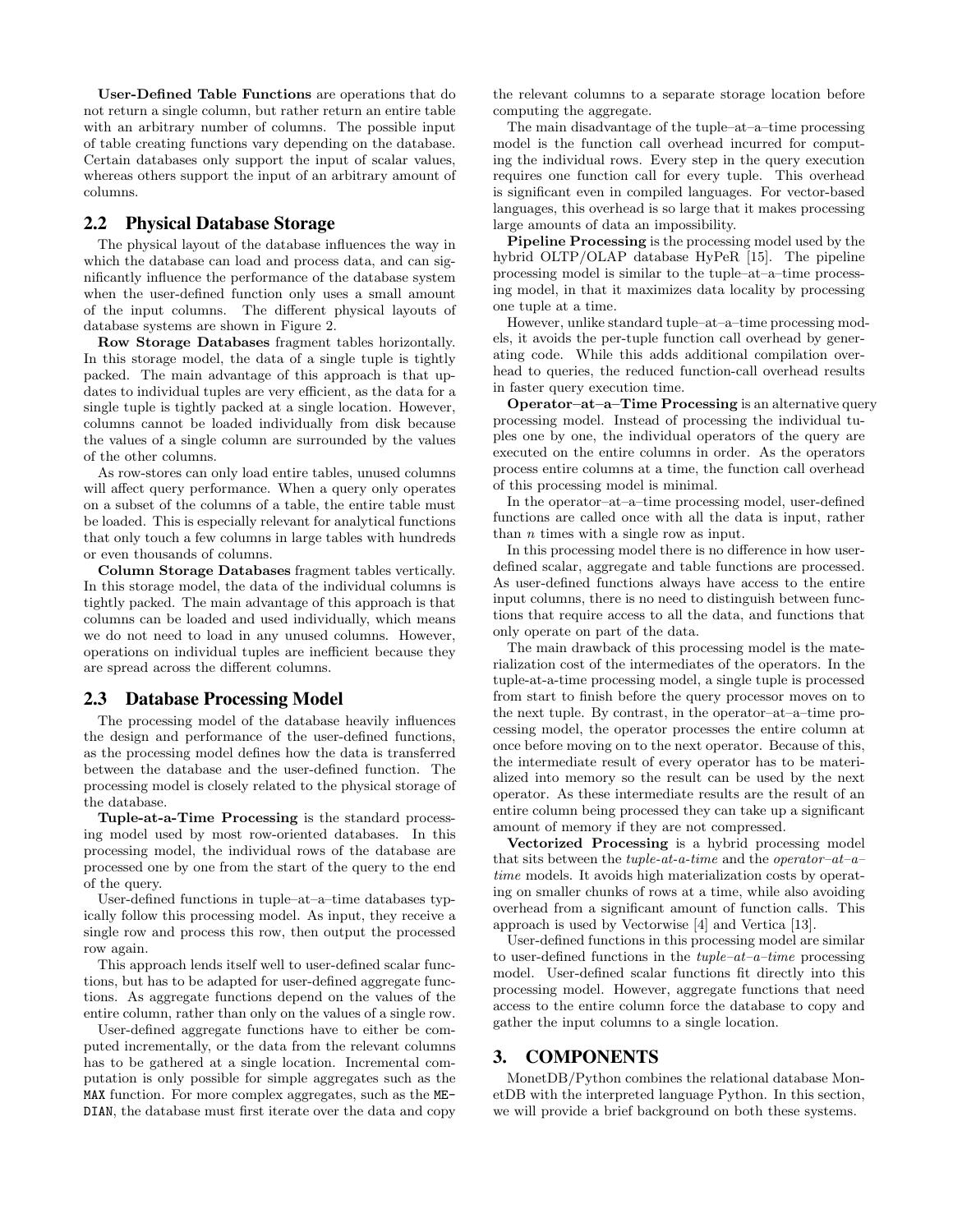

(a) Column-Store with virtual identifiers. (b) Column-Store with explicit identifiers. (c) Row-Store. Figure 2: Physical layout of column-store and row-store databases.

## 3.1 MonetDB

MonetDB is an open source column-store RDBMS that is designed primarily for data warehouse applications. In these scenarios, there are frequent analytical queries on the database, often involving only a subset of the columns of the tables, and unlike typical transactional workloads, insertions and updates to the database are infrequent and in bulk or do not occur at all.

MonetDB is tuned for these analytical workloads by vertically fragmenting the data. This design allows operations within the database to operate on individual columns.

Every relational table is stored as a set of Binary Association Tables (BATs). Every column in the table is represented by a single BAT. The BAT stores the column as a set of oid-value pairs, where the oid (object-id) describes which row the value belongs to, and the value contains the actual value for the field.

The oid of each value is not stored explicitly in MonetDB, but rather implicitly, as shown in Figure 2a. This is accomplished by only storing the *oid* of the first element,  $oid_{base}$ , and ensuring that the subsequent values have incremental oids. The oid of the i<sup>th</sup> value is then oid<sub>base</sub> + i.

The physical storage model is not the only way in which MonetDB is optimized for analytical queries. The entire execution model of the database is designed around late tuple reconstruction [8]. MonetDB processes the data in an operator–at–a–time manner, and only reconstructs the tuples just before sending the final result to the client. This approach allows the query engine to use vectorized operators that process entire columns at a time.

## 3.2 Python

Python is a popular interpreted language, that is widely used by data scientists. It is easily extensible through the use of modules. There are a wide variety of modules available for common data science tasks, such as numpy, scipy, sympy, sklearn, pandas and matplotlib. These modules offer functions for high performance data analytics, data mining, classification, machine learning and plotting.

While there are various Python interpreters, the most commonly used interpreter is the CPython interpreter. This interpreter is written in the language C, and provides bindings that allow users to extend Python with modules written in C.

Internally, CPython stores every variable as a PyObject. In addition to the value this object holds, such as an integer

or a string, this object holds type information and a reference count. As every PyObject can be individually deleted by the garbage collector, every Python object has to be individually allocated on the heap.

The internal design of CPython has several performance implications that make it unsuitable for working with large amounts of data. As every PyObject holds a reference count (64-bit integer) and type information (pointer), every object has 16 bytes of overhead on 64-bit systems. This means that a single 4-byte integer requires 20 bytes of storage. In addition, as every PyObject has to be individually allocated on the heap, constructing a large amount of individual Python objects is very expensive.

Instead of storing every individual value as a Python object, packages intended for processing large amounts of data work with NumPy arrays instead. Rather than storing a single value as a PyObject, a NumPy array is a single PyObject that stores an array of values. This makes this overhead less significant, as the overhead is only incurred once for every array rather than once for every value.

This solves the storage issue, but standard Python functions can only operate on PyObjects. Thus if we want to actually operate on the individual values in Python, we would still have to convert each individual value to a PyObject.

The solution employed in Python (and other vector-based languages) is to have vectorized functions that directly operate on all the data in an array. By using these functions, the individual values are never loaded into Python. Instead, these vectorized operations are written in C and operates directly on the underlying array. As these functions operate on large chunks of data at the same time they also make liberal use of SIMD instructions, allowing these vectorized functions to be as fast as optimized C implementations.

## 4. MONETDB/PYTHON

In this section we describe the internal pipeline of MonetDB/Python functions. We describe how the data is converted from the internal database format to a format usable in Python, and how these functions are parallelized.

## 4.1 Usage

As MonetDB/Python functions are interpreted, they do not need to be compiled or linked against the database. They can be created from the SQL interface and can be immediately used after being created. The syntax for creating a MonetDB/Python function is shown in Listing 1.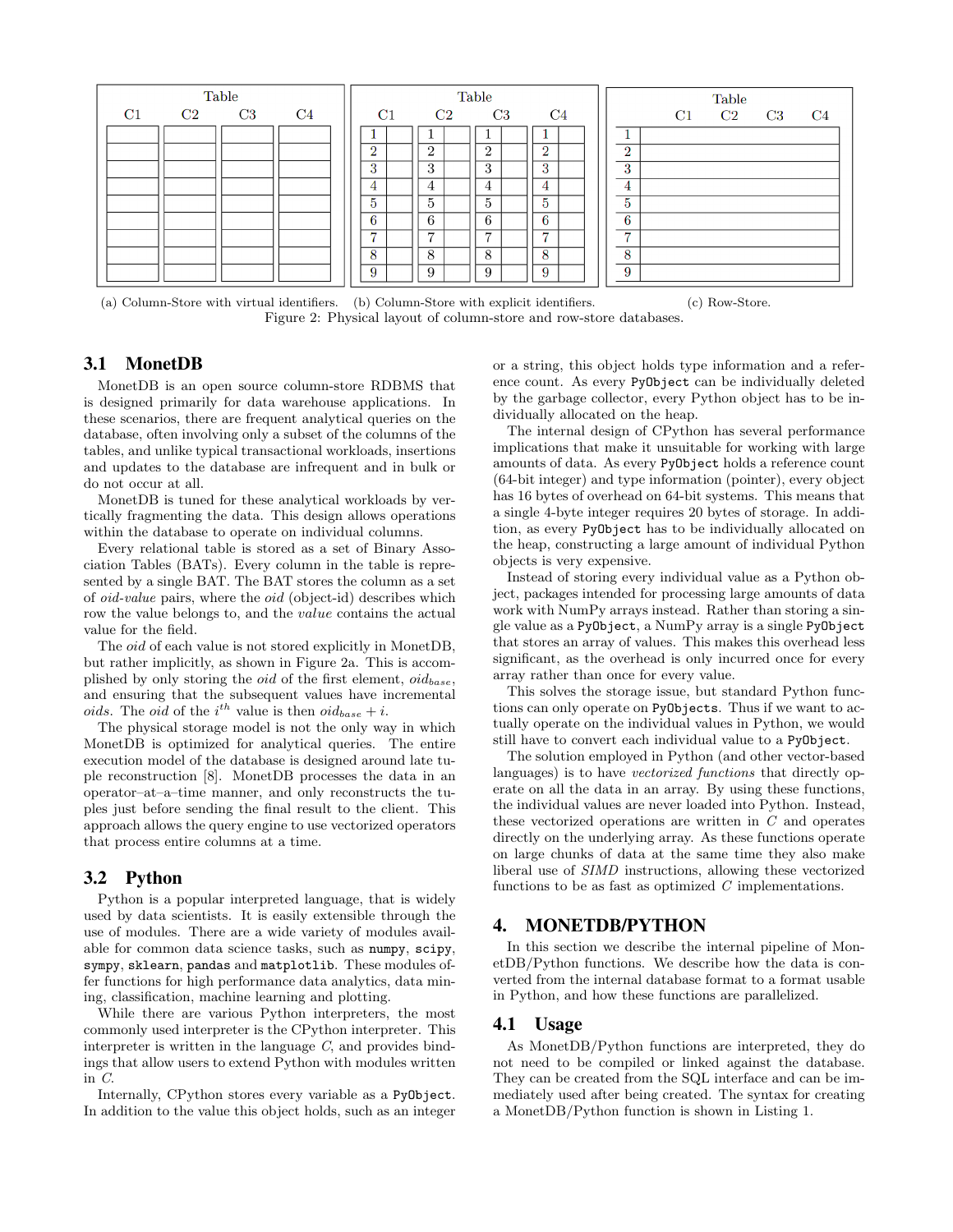| $\frac{1}{1}$ CREATE FUNCTION frame ([paramlist   *])  |
|--------------------------------------------------------|
| $_{2}$   RETURNS [TABLE(paramlist)   returntype]       |
| 3 LANGUAGE [PYTHON   PYTHON_MAP]                       |
| $\frac{1}{4}$ [{ functioncode }   'external_file.py']; |

Listing 1: MonetDB/Python Syntax.

A MonetDB/Python function can be either a user-defined scalar, aggregate or a table function. A user-defined scalar function takes an arbitrary number of columns as input and returns a single column, and can be used anywhere a normal SQL function can be used. A user-defined aggregate function also outputs a single column, but can be used to process aggregates over several groups when a GROUP BY statement is present in the query. A user-defined table function can take an arbitrary number of columns as input and can return an entire table. User-defined table functions can be used anywhere a table can be used.

```
CREATE FUNCTION pysqrt (i INTEGER)
 RETURNS REAL
 LANGUAGE PYTHON {
     return numpy.sqrt(i)
 5 };
6
 SELECT pysqrt (i * 2) FROM tbl;
```
Listing 2: Simple Scalar UDF.

An example of a scalar function that computes the square root of a set of integers is given in Listing 2. Note that the function is only called once, and that the variable i is an array that contains all the integers of the input column. The output of the function is an array containing the square root of each of the input values.



Figure 3: Operator Chain for Listing 2.

#### 4.2 Processing Pipeline

MonetDB/Python functions are executed as an operator in the processing model of the database, as illustrated in Figure 3. MonetDB/Python functions run in the same process and memory space as the database server. As such, MonetDB/Python functions behave identically to other operators in the operator–at–a–time processing model. Monet-DB/Python functions are called once with a set of columns as input, and must return a set of columns as output.

The general pipeline of the MonetDB/Python functions is as follows: first, we have to convert the input columns to a set of Python objects. Then, we execute the stored Python function with the converted columns as input. Finally, we convert the resulting Python objects back to a set of database columns which we then hand back to the

database.

Input Conversion. The database and the interpreted language represent data in a different way. As such, the data has to be converted from the format used by the database to a format that works in the interpreted language. Data conversion can be an expensive operation, especially when a large amount of data has to be converted. Unfortunately, we cannot avoid data conversion when writing a user-defined function in a different language than the core database language.

Since MonetDB is a main-memory database, the database server keeps hot columns loaded in main memory. As MonetDB/Python functions run in the same memory space as the database server we can directly access the columns that are loaded in memory. As a result, the only cost we have to pay to access the data is the cost for converting this data from the databases' representation to a representation usable in Python.

Internally, columns in a column-store database are very similar to arrays. They hold a list of elements of a single type, one element for every row in the table. As such, the most efficient uncompressed representation for a column is a tightly packed array where the elements are stored subsequently in memory. By using this representation, each element of n bytes occupies exactly n bytes.

MonetDB represents the data of individual columns as tightly packed arrays. In addition to the actual data, the columns contain metadata, such as the type of the column and whether or not the column contains null values.

Vector-based languages work with arrays containing a single type as well. As such, they have the exact same optimal data representation as columns in a column-store database. It should then be no surprise that the data in both NumPy arrays and R vectors are also internally represented as tightly packed arrays.

As both the database and the vector-based language share the same representation for the data, we do not need to convert the data values. Instead, all we have to convert is a small amount of metadata before we can use the databases' columns in Python. As we are not touching the actual data, the input conversion costs a constant amount of time.

Code Execution. After converting the input columns to a set of Python objects, the actual user-defined function is interpreted and executed with the set of Python objects as input. The user can then use Python to manipulate the input objects and return a set of output objects.

Aside from the parallel processing, which is described in Section 4.3, we do not perform any optimization on the users' code. That means that the interpreter overhead depends entirely on the code created by the user. If the user calls a constant amount of vectorized functions, the interpreter overhead is constant. As vector-based languages are only efficient when vectorized functions are used, this is expected to be a common scenario.

On the other hand, if the user calls functions that operate on the individual elements of the data, the interpreter overhead scales with the amount of function calls and can become a serious bottleneck.

Output Conversion. The database expects a set of columns as output from the user-defined function. As such, the same conversion method can be used to convert vectors back to database columns, but in reverse. Instead of directly using the data from the database, we take the data from the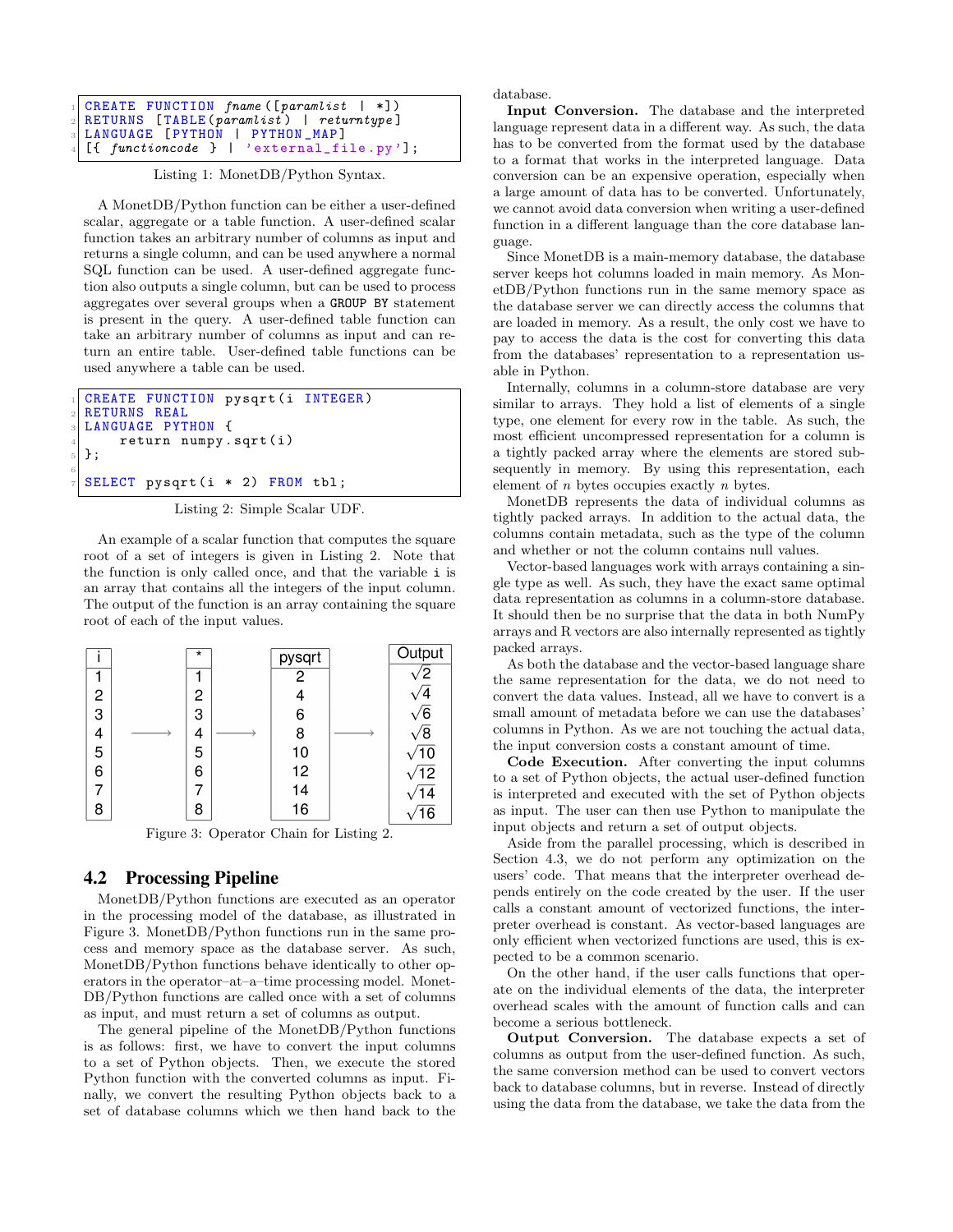returned set of vectors and convert it to a set of columns in the database. Again, we only need to convert the necessary metadata, leading to a constant conversion time.

Total Overhead. As MonetDB/Python functions are not written in the databases' native language, they incur overhead for converting between different object representations. In addition, as Python is an interpreted language, the functions incur additional interpreter overhead as well.

The conversion overhead only costs a constant amount of time for each function call as we only convert the metadata, and this overhead is only incurred once for each time the function is called in a SQL statement. This overhead would be significant for transactional workloads, where the function could be called many times with only a small amount of data as input. However, as both MonetDB and NumPy are designed around analytical workloads, we do not expect transactional workloads. For analytical workloads that operate on large chunks of data, this constant amount of overhead is not significant.

The magnitude of the interpreter overhead depends entirely code written by the user. If scalar functions are used, the interpreter overhead can dominate the computation time. However, when the code only calls a constant amount of vectorized functions, the interpreter overhead is constant as well. In this case, the performance of MonetDB/Python UDFs is comparable to a UDF written in the databases' native language, as illustrated in Figure 6.

## 4.3 Parallel Processing

In Section 4.2 we discussed the efficient conversion of data from the format used by the database to the format used by Python. The efficient data transfer from the database to Python significantly improves the performance of functions for which the data transfer and conversion is the main bottleneck. However, the Python function is still executed by the regular Python interpreter. As such, the efficient data conversion does not significantly improve the performance of functions that are bound by the Python execution time.

Users can manually improve the performance of these functions by executing them in parallel. However, we would prefer to not push the burden of optimization onto the user. In addition, manual parallelization of user-defined functions can result in conflicts with the workload management of the database, which can significantly decrease database throughput [18]. It would be preferable to have the parallelization handled automatically by the database server. However, there are several issues with automatic parallelization in the database processing pipeline.

|  | $_1$ SELECT MEDIAN(SQRT(i $*$ 2)) FROM tbl; |  |  |  |  |
|--|---------------------------------------------|--|--|--|--|
|--|---------------------------------------------|--|--|--|--|

Listing 3: Chain of SQL operators.

In an operator–at–a–time database, the operators are only called once. How do we move to a model where data is processed in parallel? The solution employed by MonetDB is to split up the columns into separate chunks and call the parallelizable operators once for every chunk. The nonparallelizable operators, such as the median, force the chunks to be packed together into a single array and are then called with that entire array as input. This process is shown in Figure 4.

While the figure displays a table with eight entries split up into four parts as an example, small columns are normally

not split into separate chunks as the additional multithreading overhead would be larger than the time saved by parallelizing the query. Instead, a heuristic is used to determine when columns should be split up based on the size of the columns.



Figure 4: Parallel Operator Chain of Listing 3.

MonetDB/Python functions can be automatically parallelized in this system as well. This alleviates the burden of parallelization from the user, and leaves the database in full control of the parallelization. However, not all functions can be automatically parallelized in this format. A user-defined function that computes the median, for example, requires access to all the data in the column.

As such, we require the user to specify whether or not their UDF can be executed in parallel when creating the function. When the function cannot be run in parallel, it will run as a blocking operator and get access to the entire input columns. This behavior is identical to the median computation seen in Figure 4.

Parallel computation has an additional effect on the function call overhead of MonetDB/Python functions as we are no longer only calling parallel functions once. The functions are called once per chunk, meaning the function call overhead is incurred once per chunk.

The amount of chunks created is at most equal to the amount of virtual cores that the system has, meaning the function call overhead is  $O(p)$  instead of  $O(1)$ , where p is the amount of cores. However, as the input columns are only split up when they have a sufficient size, this additional overhead will never dominate the actual computation time.

Chaining Operators. Operating on partitions of the data is a straightforward way of parallelizing operators. However, as these partitions are arbitrary, the operators can only be parallelized if they are completely independent and only operate on individual rows. As such. many operators cannot be completely parallelized in this fashion.

Often, operators can only be partially computed in parallel, and require a final step that merges the results of the parallel computation to create the final result. An example of such an operator is the sort operator. The chunks can be sorted in parallel, but will then have to be merged together to fully sort the column.

Listing 4: Parallel MIN using chained operators.

We can parallelize these operators in our system by chaining together operators in the SQL layer. The parallel component of the operator can be computed in a mappable func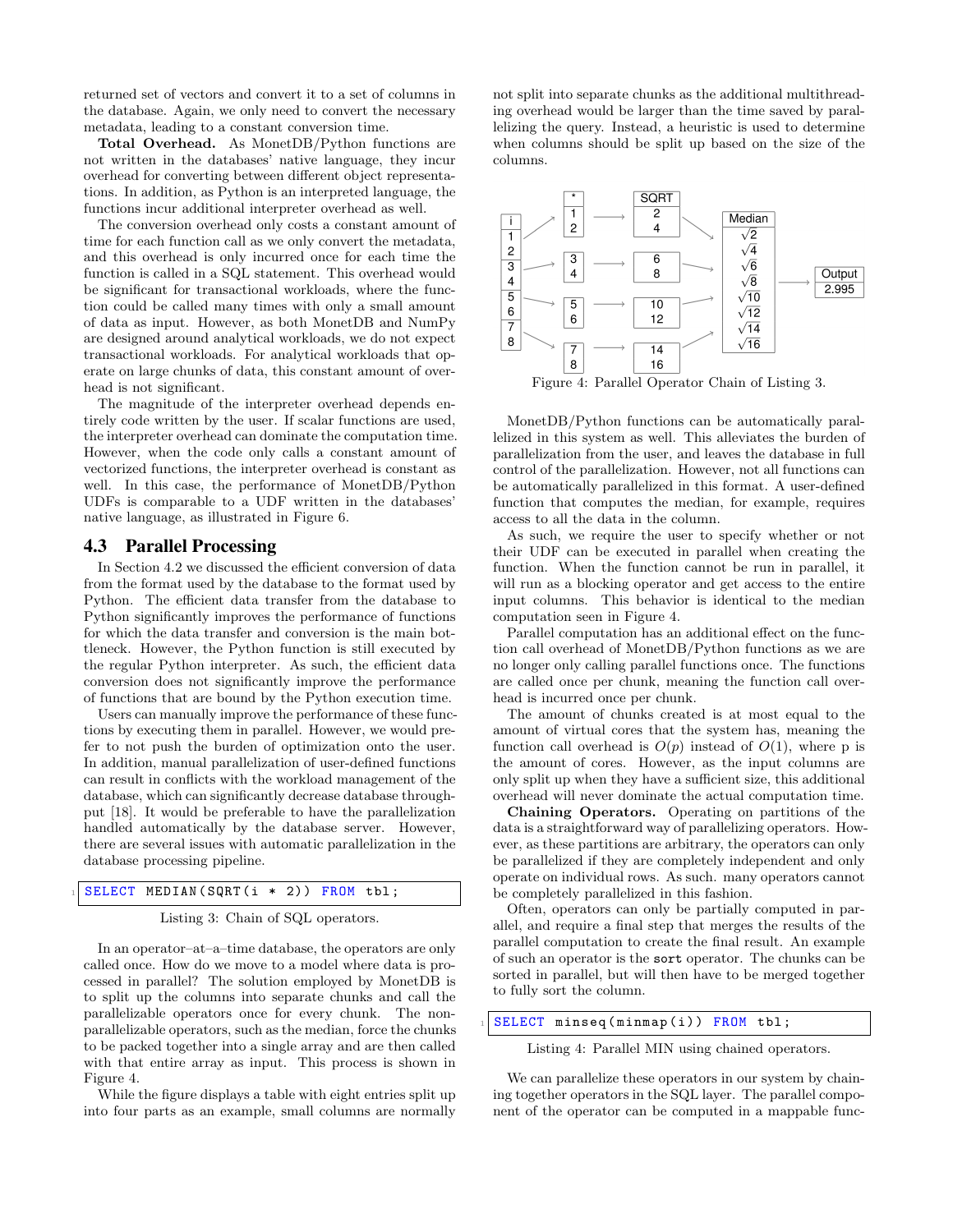tion. The output columns of the parallel components can then be passed to a blocking function, which merges these columns together to create the final result. An example of such a chain being used to compute the minimum value of a column in parallel is given in Figure 5.



Figure 5: Operator Chain of Listing 4.

User-defined table functions can be chained together in a similar but more flexible way. These operators can take entire tables as input and output entire tables of arbitrary size. Chaining these operators together allows many different operations to be executed in parallel.

Parallel Aggregates. The parallel processing we have implemented operates on sequential segments of the data. If a column is partitioned into two parts, the first partition will hold the first half of all the values in the column, and the second part will hold the second half. The reason we use this partitioning scheme is the virtual identifiers used by MonetDB. Any other partitioning requires us to explicitly keep track of the individual identifiers. By using sequential partitioning we do not need to materialize the identifiers of the rows, as the statement that entry  $i$  in the column corresponds to row  $oid_{base} + i$  still holds.

Parallel computation of aggregates is a special case where we can split up the data into arbitrary partitions without needing to materialize the row identifiers. This is because when we compute the aggregates over several groups, the only information we need is to which group a specific entry belongs. We do not need to know to which specific row it belongs. As such, rather than using sequential partitions we can create one separate partition for each group. We can then compute the separate aggregates for each group in parallel by calling the UDF once per group partition.

The problem with this scheme is that the interpreter overhead is incurred once per group, and the amount of groups can potentially be very large. In the most extreme case, the amount of groups is equal to the amount of tuples in the input columns. In this case, we incur the interpreter overhead once for every tuple.

We can avoid this potentially large interpreter overhead by allowing the user to compute more than one aggregation per function call. To do this, the function has to know the group that each tuple belongs to in the aggregation. We can pass this to the user-defined function as an additional input column. The user can then perform the aggregation over each of the different groups, and return the aggregated results in order.

These functions can be parallelized in a similar manner.

We can split the data into different sets, where each set contains all the data of a number of groups and the corresponding group identifiers of each tuple.

## 5. EVALUATION

In this section we describe a set of experiments that we have run to test how efficient MonetDB/Python is compared to alternative in-database processing solutions.

The experiments were run on a machine with two Intel Xeon (E5-2650 v2) 2.6GHZ CPUs, with a total of 16 physical and 32 virtual cores and 256 GB RAM. The machine uses the Fedora 20 OS, with Python version 2.7.5 and NumPy version v1.10.4. The measured time is the wall-clock time for the completion of the query.

For each of the benchmarks, we ran the query five times, which was sufficient for the standard deviation to converge. The result displayed in the graph is the mean of these measured values. All benchmarks performed are hot tests. We first ran the query twice to warm up the database prior to running the measured runs.

#### 5.1 Systems Measured

MySQL is the most popular open-source relational database system. It is a row-store database that is optimized for OLTP queries, rather than for analytical queries. MySQL supports user-defined functions in the languages  $C/C_{+}+ [1]$ .

Postgres is the second most popular open-source relational database system. It is a row store database that focuses on being SQL compliant and having a large feature set. Postgres supports user-defined functions in a wide variety of languages, including C, Python, Java, PHP, Perl, R and Ruby [3].

SQLite is the most popular embedded database. It is a row-store database that can run embedded in a large variety of languages, and is included in Python's base library as the sqlite3 package. SQLite supports user-defined functions in  $C$  [2], however, there are wrappers that allow users to create scalar Python UDFs as well.

MonetDB is the most popular open-source column-store relational database. It is focused on fast analytical queries. MonetDB supports user-defined functions in the languages  $C$  and  $R$ , in addition to MonetDB/Python.

We want to investigate how efficient the user-defined functions of these different databases are, and how they compare against the performance of built-in functions of the database. In addition, we want to find out how efficient MonetDB/Python is compared to these alternatives.

#### 5.2 Modulo Benchmark

In this benchmark, we are mainly interested in how efficiently the data is transported to and from the user-defined functions. As we have seen in Figure 1, this is a crucial bottleneck for user-defined functions.

We will compute the modulo of a set of integers in each of the databases. The modulo is a good fit for this benchmark for several reasons: unlike floating point operations such as the sqrt, there is no estimation involved. When estimation is involved, the comparison is often not fair because a system can estimate to certain degrees of precision. Naturally, more accurate estimations are more expensive. However, in a benchmark we would only measure the amount of time elapsed, thus the more accurate estimation would be unfairly penalized.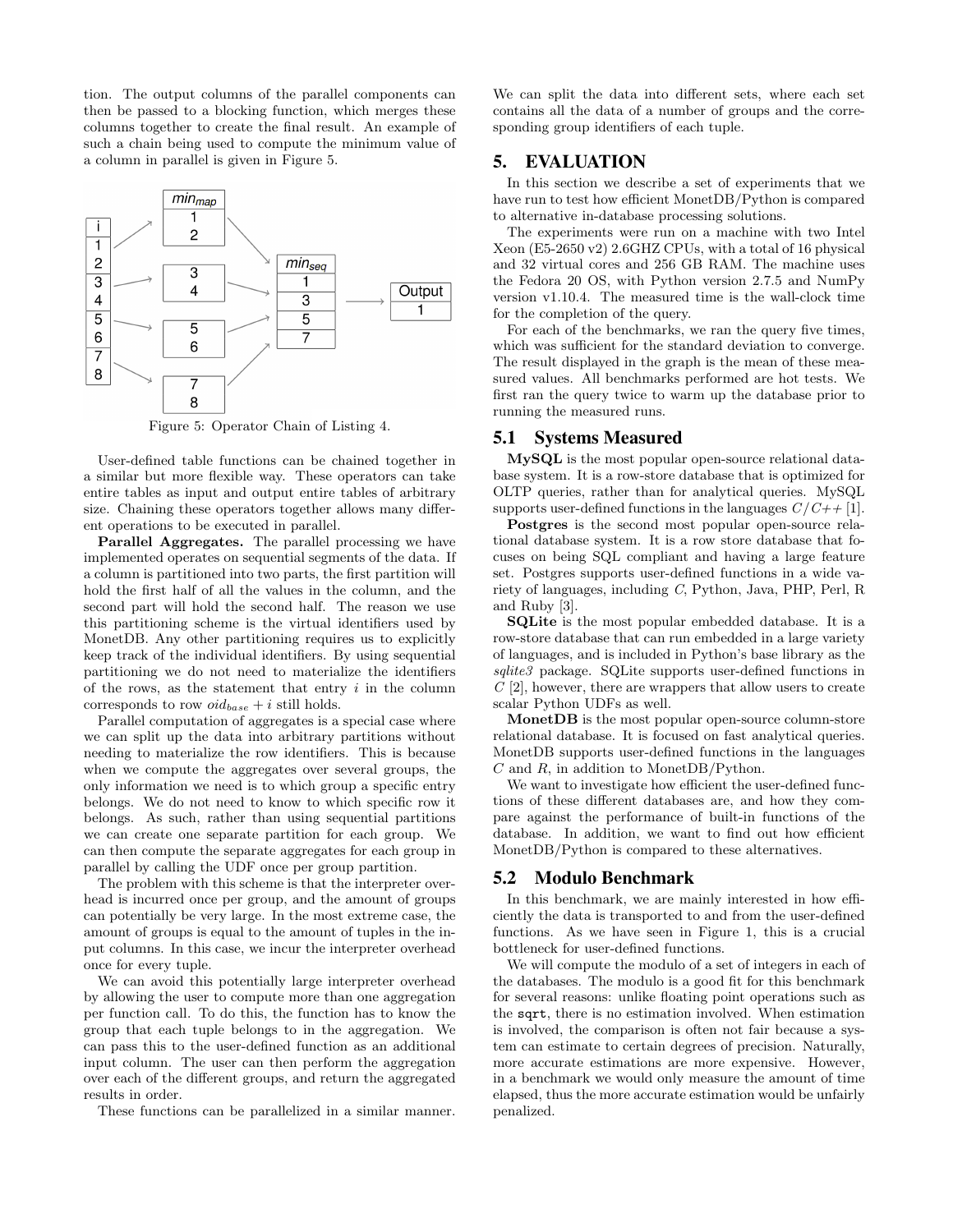

Figure 6: Modulo computation of 1GB of integers.

Similarly, when performing a modulo operation, we know that there is a specific bound on the result. The result of  $x$  $\%$  *n* will never be bigger than *n*. This means that there is no need to promote integral values. If we were to compute multiplication, for example, the database could be promoting INT types to LONGINT types to reduce the risk of integer overflows. This naturally takes more time, and could make benchmark comparisons involving multiplication unfair.

In addition, the modulo operation is a simple scalar operation that can be easily implemented in both C and NumPy by using the modulo operator. This means that we will not be benchmarking different implementations of the same function, but we will be benchmarking the efficiency of the database and data flow around the function. As it is a simple scalar operation, it also fits naturally into tuple-at-a-time databases. We can also trivially compute the modulo operation in parallel, allowing us to benchmark the efficiency of our parallel execution model.

Setup. In this benchmark, we computed modulo 100 of 1GB of randomly generated 32-bit integers. The values of the integers are uniformly generated between the values 0 and  $2^{31}$ . To ensure a fair comparison, every run uses the same set of values. For each of the mentioned databases, we have implemented user-defined functions in a subset of the supported UDF languages to compute the modulo. In addition, we have computed the modulo using the builtin modulo function of each database. For MonetDB, we have measured both the multi-threaded computation (with 8 threads) and the single-threaded computation.

Results. The results of the benchmark are shown in Figure 6. As we can see, MonetDB provides the fastest computation of the modulo. This is surprising, considering the modulo function is well suited for tuple-at-a-time processing. In addition, the table we used had no unused columns. It only had a single column containing the set of integers, thus this is essentially a best-case scenario for the tuple-at-a-time databases.

The reason for this performance deficit is that even when computing scalar functions, the function call overhead for every individual row in the data set is very expensive when working with a large amount of rows. When the data fits in memory, the operator-at-a-time processing of MonetDB provides superior performance, even though access to the entire column is not necessary for the actual operators.

We note that in all of the databases our user-defined functions in C are faster than the built-in modulo operator. This is because our user-defined functions skip sanity checks that the built-in operators perform, such as checking for potential null values that could be in the database, and instead directly compute the modulo. This allows our user-defined functions to be faster than the built-in operators on all database systems.

When looking at the Python UDFs, we immediately note the additional interpreter overhead that is incurred in the tuple-at-a-time databases. Both SQLite/Python and PL/Python have poor performance compared to the native modulo operator in their respective database. In these architectures, the user-defined functions are called once per row, which incurs a severe performance penalty. We note that PL/Python is significantly slower than SQLite/Python. This is because SQLite/Python is a very thin wrapper around C UDFs that minimize overhead, while PL/Python offers more complex functionality which cause these functions to incur significantly more overhead.

By contrast, MonetDB/Python is just as fast as the UDF written in C in MonetDB. Because of our vectorized approach, the conversion and interpreter overhead that MonetDB/Python UDFs incur is minimal. As such, they achieve the same performance as UDFs written in the databases' native language, but without requiring the user to have indepth knowledge of the database kernel and without needing to compile and link the function to the database.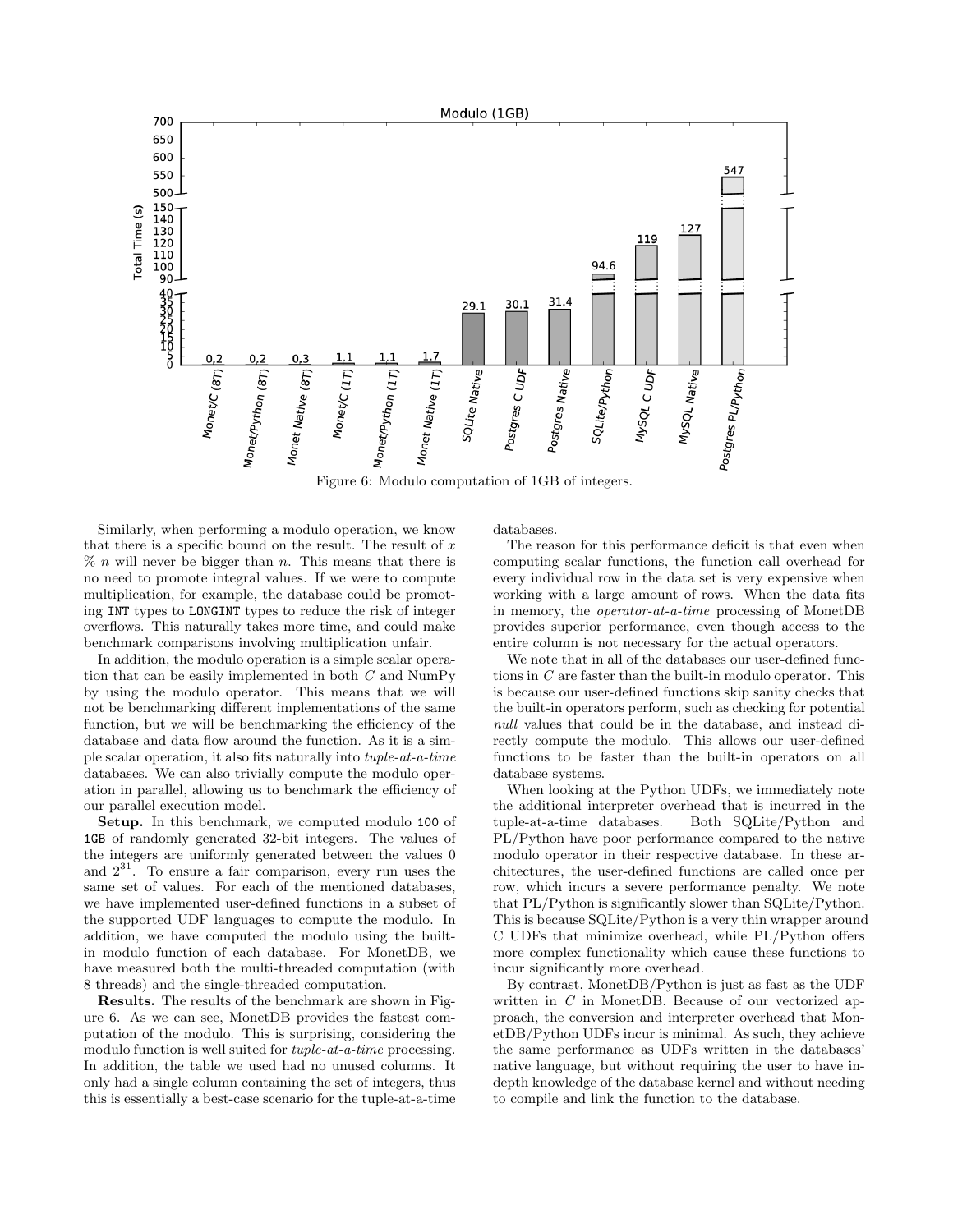# 6. RELATED WORK

There is a large body of related work on user-defined functions, both in the research field and in implementations by database vendors. In this section, we will present the relevant related work in both fields, and compare the related work against MonetDB/Python.

## 6.1 Research

Research on user-defined functions started long before they were introduced into the SQL standard. The work by Linnemann et al. [14] focuses on the necessity of user-defined functions and user-defined types in databases, noting that the SQL standard lacks many necessary functions such as the square root function. To solve this issue, they suggest adding user-defined functions, so the user can add any required functions themselves. They describe their own implementation of user-defined functions in the compiled PAS-CAL language, noting that the compiled language is nearly as efficient as built-in functions, with the only overhead being the conversion costs.

They note that executing UDFs in a low-level compiled language in the same address space as the database server is potentially dangerous. Mistakes made by the user in the UDF can corrupt the data or crash the database server. They propose two separate solutions for this issue; the first is executing the user-defined function in a separate address space. This prevents the user-defined function from accessing the memory of the database server, although this will increase transfer costs of the data.

The second solution is allowing users to create user-defined functions in an interpreted language, rather than a low-level compiled language, as interpreted languages do not have direct access to the memory of the database server. This is exactly what MonetDB/Python UDFs accomplish. By running in a scripting language, they can safely run in the same address space as the database and avoid unnecessary transfer overhead.

#### *6.1.1 In-Database Analytics*

In-database processing and analytics have seen a big surge in popularity recently, as data analytics has become more and more crucial to many businesses. As such, a significant body of recent work focuses on efficient in-database analytics using user-defined functions.

The work by Chen et al. [5, 6] takes an in-depth look at user-defined functions in tuple-at-a-time processing databases. They note that while user-defined functions are a very useful tool for performing in-database analysis without transferring data to an external application, existing implementations have several limitations that make them difficult to use for data analysis. They note that existing user-defined functions in C are either very inefficient compared to built-in functions, as in SQL Server, or require extensive knowledge of the internal data structures and memory management of the database to create, as in Postgres, which prevents most users from using them effectively. MonetDB/Python UDFs do not have this issue, as they do not require the user to have in-depth knowledge of the database internals.

They also identify issues with user-defined functions in popular databases that restrict their usage for modeling complex algorithms. While user-defined scalar functions and user-defined aggregate functions cannot return a set, userdefined table functions cannot take a table as input in the database systems they used. The same observation is made by Jaedicke et al. [11]. The result of this is that it is not possible to chain multiple user-defined functions together to model complex operations, that each take a relation as input and output another relation.

To alleviate this issue, both Chen et al. [5] and Jaedicke et al. [11] propose a new set of user-defined functions that can take a relation as input and produce a relation as output. This is exactly what MonetDB/Python table functions are capable of. They can take an arbitrary number of columns as input and produce an arbitrary number of columns as output, and can be chained together to model complex relations.

The work by Sundlöf [16] explores the difference between performing computations in-database with user-defined functions and performing the computations in a separate application, transferring the data to the application using an ODBC connection. Various benchmarks were performed, including matrix multiplication, singular value decomposition and incremental matrix factorization. They were performed in the column-store database Sybase IQ in the language  $C++$ . The results of his experiments showed that user-defined functions were up to thirty times as fast for computations in which data transfer was the main bottleneck.

Sundlöf noted that one of the difficulties in performing matrix operations using user-defined functions was that all the input columns must be specified at compile time. As a result it was not possible to make user-defined functions for generic matrix operations, but instead they had to either create a separate set of user-defined functions for every possible amount of columns, or change the way matrices are stored in the database to a triplet format (row number, column number, value).

#### *6.1.2 Processing of User-Defined Functions*

As user-defined functions form such a central role in indatabase processing, finding ways to process them more efficiently is an important objective. However, as the userdefined functions are entirely implemented by the user, it is difficult to optimize them. Nevertheless, there has been a significant effort to optimize the processing of user-defined functions.

#### *6.1.3 Parallel Execution of User-Defined Functions*

Databases can hold very large data sets, and a key element in efficiently processing these data sets is processing them in parallel, either on multiple cores or on a cluster of multiple machines. Since user-defined functions can be very expensive, processing them in parallel can significantly boost the performance of in-database analytics. However, as user-defined functions are written by the user themselves, automatically processing them in parallel is challenging.

The work by Jaedicke et al. [10] explores how user-defined aggregate functions can be processed in parallel. They require the user to specify two separate functions, a local aggregation function and a global aggregation function. The local aggregation function is executed in parallel on different partitions of the data. The results of the local aggregation functions are then gathered and passed to the global aggregation function, which returns the actual aggregation result.

They propose a system that allows the user to define how the data is partitioned and spread to the local aggregation functions. More strict partitions are more expensive to cre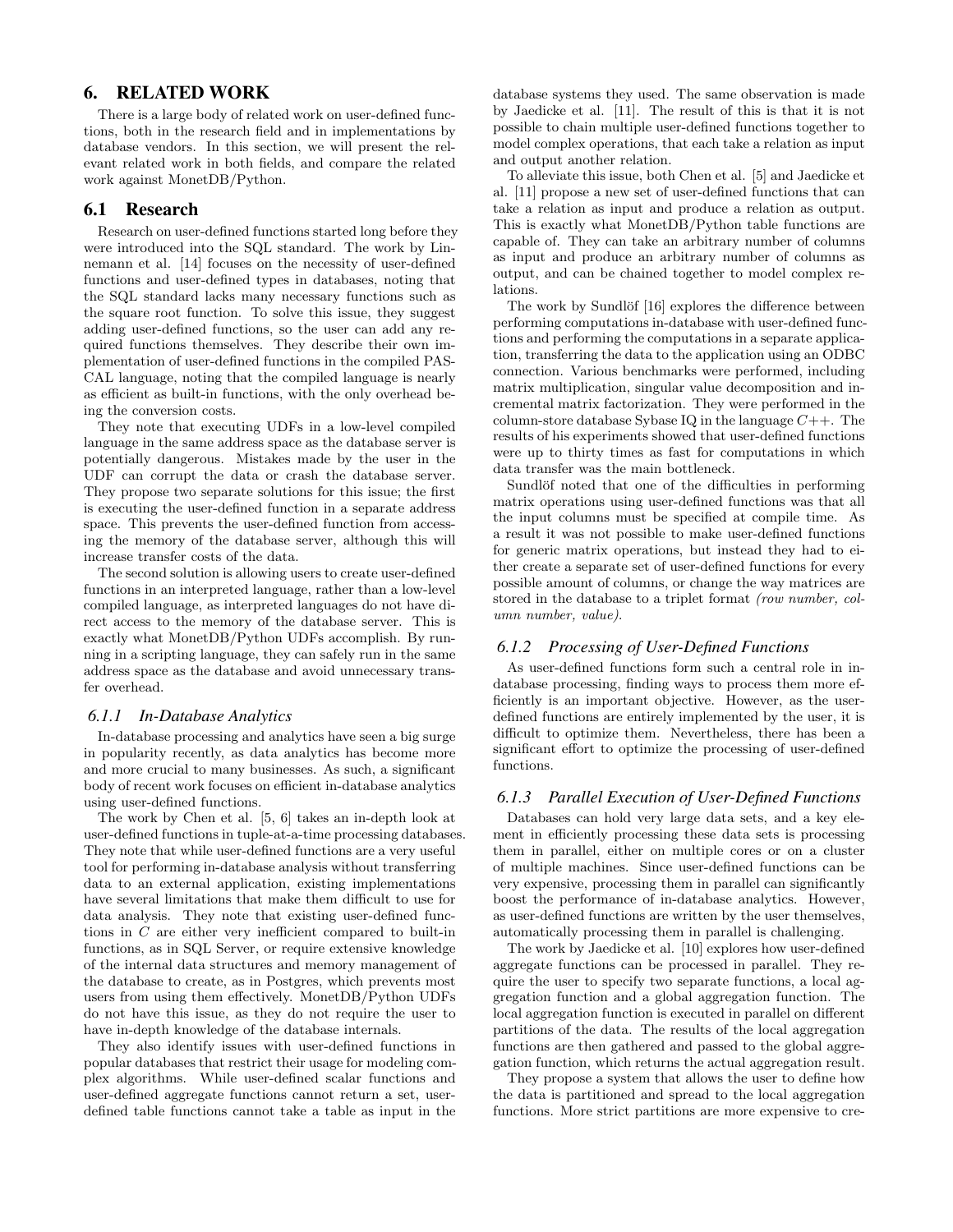ate, but allow for a wider variety of operations to be executed in parallel.

## 6.2 Systems

In this section, we will present an overview of systems that have implemented user-defined functions. We will take an in-depth look at the types of user-defined functions these systems support, and how they differ from MonetDB/Python.

#### *6.2.1 Aster nCluster Database*

The Aster nCluster Database is a commercial database optimized for data warehousing and analytics over a large number of machines. It offers support for in-database processing through SQL/MapReduce functions [7]. These functions support a wide set of languages, including compiled languages  $(C++, C$  and Java) and scripting languages  $(R,$ Python and Ruby).

SQL/MR functions are parallelizable. As in the work by Jaedicke et al. [10], they allow users to define a partition over the data. They then run the SQL/MapReduce functions in parallel over the specified set of partitions, either over a cluster of machines or over a set of CPU cores.

SQL/MR functions support polymorphism. Instead of specifying the input and output types when the function is created, the user must provide a constructor for the userdefined function. The constructor takes as input a contract that contains the input columns of the function. The constructor must then check if these input columns are valid, and provide a set of output columns. During query planning, this constructor is called to determine the input/output columns of the SQL/MR function, and a potential error is thrown if the input/output columns do not line up correctly in the query flow.

The primary difference between SQL/MR functions and MonetDB/Python functions is the processing model around which they are designed. SQL/MR functions operate on individual tuples in a tuple-at-a-time fashion. The user obtains the next row by calling the advanceToNextRow function, and outputs a row using the emitRow function.

## 7. APPLICABILITY TO OTHER SYSTEMS

In the paper, we have described how we integrated userdefined functions in a vector-based language in the operatorat-a-time processing model. In this section, we will discuss how functions in vector-based languages could be efficiently integrated into different processing models.

Tuple–at–a–Time. We have already determined that the straightforward implementation of vector-based language UDFs in this processing model is very inefficient. When a vector-based language is used to compute scalar values, the interpreter overhead dominates the actual computation cost. Instead, the UDF should receive a large chunk of the input to operate on so the interpreter overhead is negligible compared to the actual computation cost.

In the tuple-at-a-time processing model, accessing a chunk of the input at the same time requires us to iterate over the tuples one by one. Then, after every value has been computed, we copy that value to a separate location in memory. After gathering a set of values, we can use the accumulated array of values as input values for a vectorized UDF.

While gathering the data requires additional work, this added overhead is significantly lower than the interpreter overhead incurred when operating on scalar values in a vector-



Figure 7: PL/Python Vectorized vs Non-Vectorized Modulo Operator.

based language. This is especially true when a lot of different operations are performed on the data in the UDF.

We have emulated this algorithm in Postgres by loading the data of a single column into PL/Python using a database access function, and then calling the vector based operator on the entire column at once. The results are shown in Figure 7. We can see that this method is significantly more efficient than performing many scalar operations even when we perform only a single operation (modulo).

However, this method is still significantly slower than MonetDB/Python because of the added overhead for copying and moving the data. As such, it is not possible for vector-based languages to perform as efficiently as native database functions in this processing model.

Pipeline Processing faces the same issues as tuple-at-atime processing in this scenario. Pipeline processing avoids function call overhead by generating code. The only way to avoid this function call overhead for UDFs written in vectorbased languages would be to translate the code written in the vector-based language to the databases' native language. That translated code can then be inlined into the generated code, which would avoid function call and interpreter overhead. While this might be possible for simple functions, it is not feasible for arbitrary functions.

Vectorized Processing is similar to our parallel processing model. It operates on chunks of the data. Parallel UDFs fit directly into this processing model in a similar fashion. They would operate on one chunk at a time, and incur the interpreter overhead once per chunk. The magnitude of the interpreter overhead depends entirely on the size of the chunks. While MonetDB/Python always operates on chunks with a high cardinality, this is not necessarily true in databases with vectorized processing. If the chunks sizes are too small, then the interpreter overhead will still dominate the processing time.

Blocking UDFs in this processing model have the same issues as UDFs in the tuple-at-a-time processing model. The UDF needs access to all the input data at once, but the database only computes the data in chunks. As such, we need to gather the data from each of the separate chunks before calling the blocking function. In the operator-at-atime processing model, this is only necessary if the blocking function is executed after a paralellized function.

Compressed Data. Certain databases work with compressed data internally to save storage space and memory bandwidth. Especially column-oriented database systems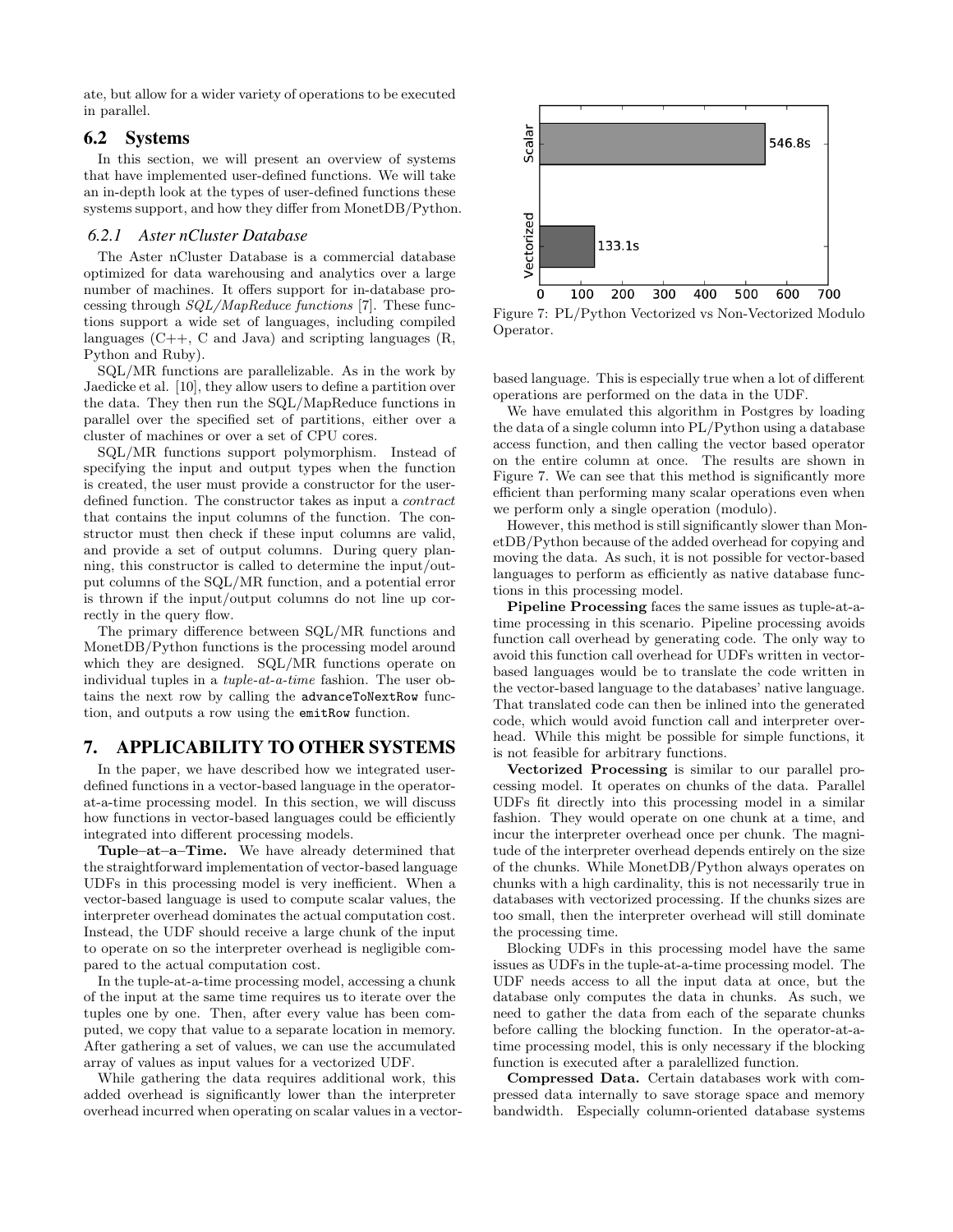can benefit greatly from compression. When the input columns to a vector-based UDF are compressed, they have to be entirely decompressed before being passed to the vector-based function, as the vector-based language needs access to the entire input columns.

## 8. CONCLUSION

In this paper, we have introduced the vectorized MonetD-B/Python UDFs. As both MonetDB and the vector-based language Python share the same efficient data representation, we can convert the data between the two separate formats in constant time, as only the metadata has to be converted. In addition, as MonetDB operates on data in an operator-at-a-time fashion, no additional overhead is incurred for executing the UDFs in a vector-based fashion.

We have shown that MonetDB/Python UDFs are as efficient as UDFs written in the databases' native language, but without any of the downsides. MonetDB/Python UDFs can be created without requiring in-depth knowledge of the database kernel, and without having to compile and link the functions to the database server.

In addition, MonetDB/Python functions support automatic parallelization of functions over the cores of a single node, allowing for highly efficient computation. MonetD-B/Python functions can be nested together to create relational chains, and parallel MonetDB/Python functions can be nested to perform Map/Reduce type jobs. All these factors make MonetDB/Python functions highly suitable for efficient in-database analysis.

#### 8.1 Future Work

While MonetDB/Python functions are already very usable for efficient in-database analytics, there are still improvements that can be made to the system.

Polymorphism. Currently, MonetDB/Python functions are only partially polymorphic. The user can specify that the function accepts an arbitrary number of arguments, however, the return types are still fixed and must be specified when the function is created. Allowing the user to create complete polymorphic functions would increase the flexibility of MonetDB/Python functions.

The problem with polymorphic return types is that the return types of the function must be known while constructing the query plan in the current execution engine. Thus we cannot execute the function and look at the returned values to determine the column types. The solution proposed by Friedman et al. [7] is to allow the user to create a function that specifies the output columns of the function based on the types of input columns. This function is then called while constructing the query plan to determine the output types of the function.

This allows the user to create functions whose output columns depend on the number of input columns and the types of those columns. However, it does not allow the user to vary the output columns based on the actual data within the input columns. Consider, for example, a function that takes as input a set of JSON encoded objects, and converts these objects to a set of database columns. The amount of output columns depends on the actual data within the JSON encoded objects, and not on the amount or type of the input columns, thus these types of polymorphic user-defined functions are not possible using the proposed solution.

The ideal solution would be to determine the amount of

columns during query execution, however, this provides several challenges as the query plan must be adapted to the amount of columns returned by the function, and must thus be dynamically modified during execution.

Data Partitioning. MonetDB/Python supports parallel execution of user-defined functions. It does so by partitioning the input columns and executing the function on each of the partitions. Currently, the partitioning simply splits the input columns into  $n$  equally sized pieces. This is the most efficient way of splitting the columns, but it limits the parallelizability of user-defined functions. Functions that operate only on the individual rows, such as word count, can be parallelized using this partitioning.

However, as noted by Jaedicke et al. [10], certain functions cannot be efficiently executed in parallel on arbitrary partitions, but can be efficiently computed in parallel if there are certain restrictions on the partitioning scheme. Allowing the user to specify a specific partitioning scheme would increase the flexibility of the parallelization.

There are performance implications in arbitrary partitioning in a column-store. Normally, the identifiers of every row are not explicitly stored, as shown in Figure 2a. The current partitioning scheme does not rearrange the values in the columns, which allows these identifiers to remain virtual. However, if we rearrange the values in the columns to match a user-defined partitioning scheme, we would need to explicitly store the row identifiers, resulting in significant additional overhead. This is avoided by the special partitioning used for computing parallel aggregates, because we do not need to know the individual tuple identifiers of each of the values as we are accumulating the actual values, thus we only need to know the group that the value belongs to.

Still, parallelization could lead to big improvements in execution time of CPU-bound functions. It would be interesting to see how big the set of functions is that cannot be parallelized over arbitrary partitions, but can be parallelized over restricted partitions. It would also be interesting to see if it would be worth the performance hit of creating these restricted partitions over the data so we can compute these functions in parallel.

Distributed Execution. Currently, MonetDB/Python can only be parallelized over the cores of a single machine. While this is suitable for a lot of use cases, certain data sets cannot fit on a single node and must be scaled to a cluster of machines. It would be interesting to scale MonetDB/Python functions to work across a cluster of machines, and examine the performance challenges in a parallel database environment.

Script Optimization. In this paper we have focused mainly on optimizing the dataflow around user-defined functions. We have seen in Figure 6 that this dramatically speeds up functions for which transportation of data is the main bottleneck. However, when the computation time dominates the transportation time this optimization will not provide a significant speedup. We have provided the ability to execute functions in parallel, which can still provide significant speedups to these functions. However, we still treat the userdefined functions as black boxes. Additional speedups could be achieved by looking into the user-defined functions and optimizing the code within the functions.

Cardinality Estimation. MonetDB uses heuristics based on table size when creating the query plan to determine how the columns should be partitioned for parallelization, as